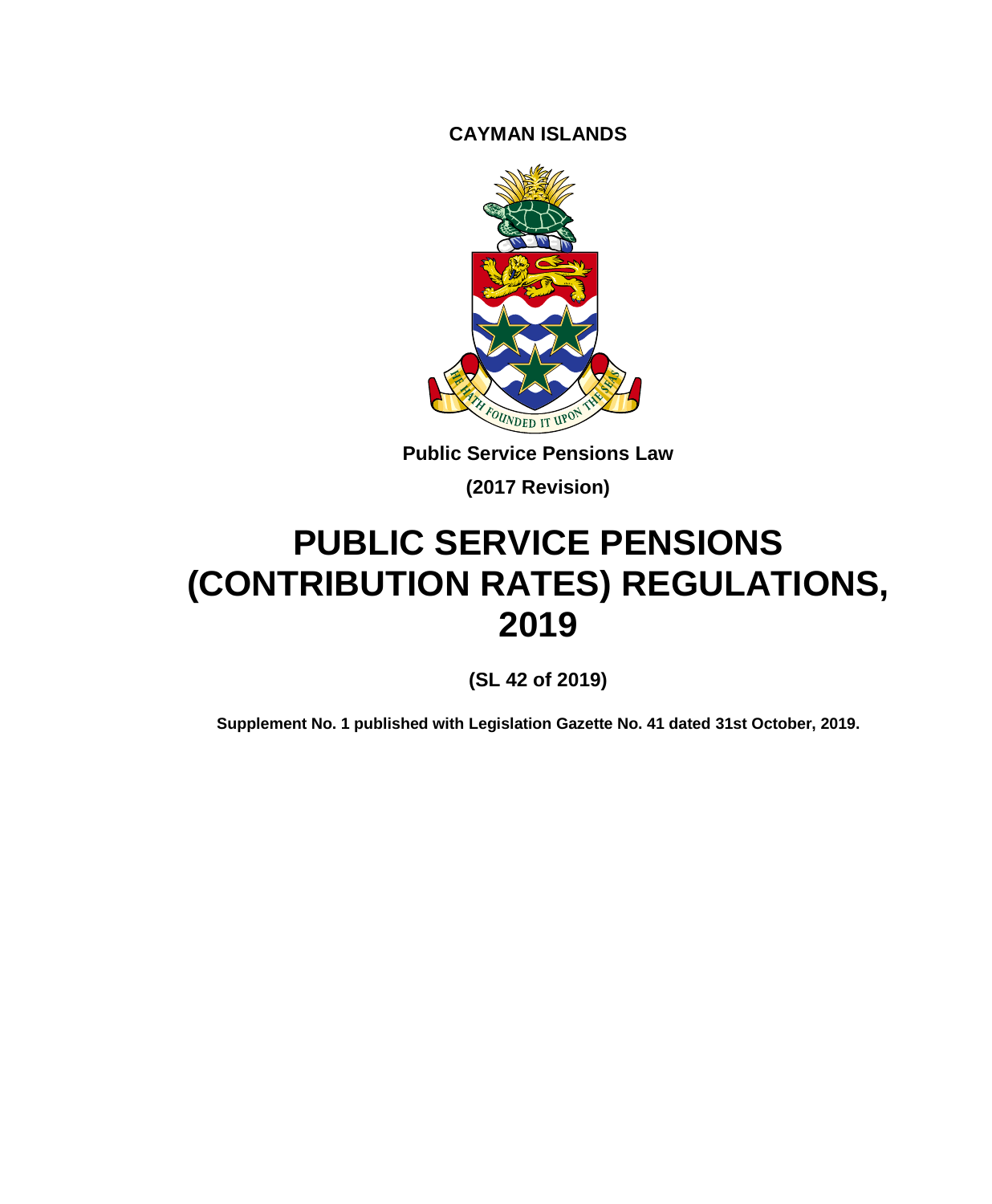## **PUBLISHING DETAILS**

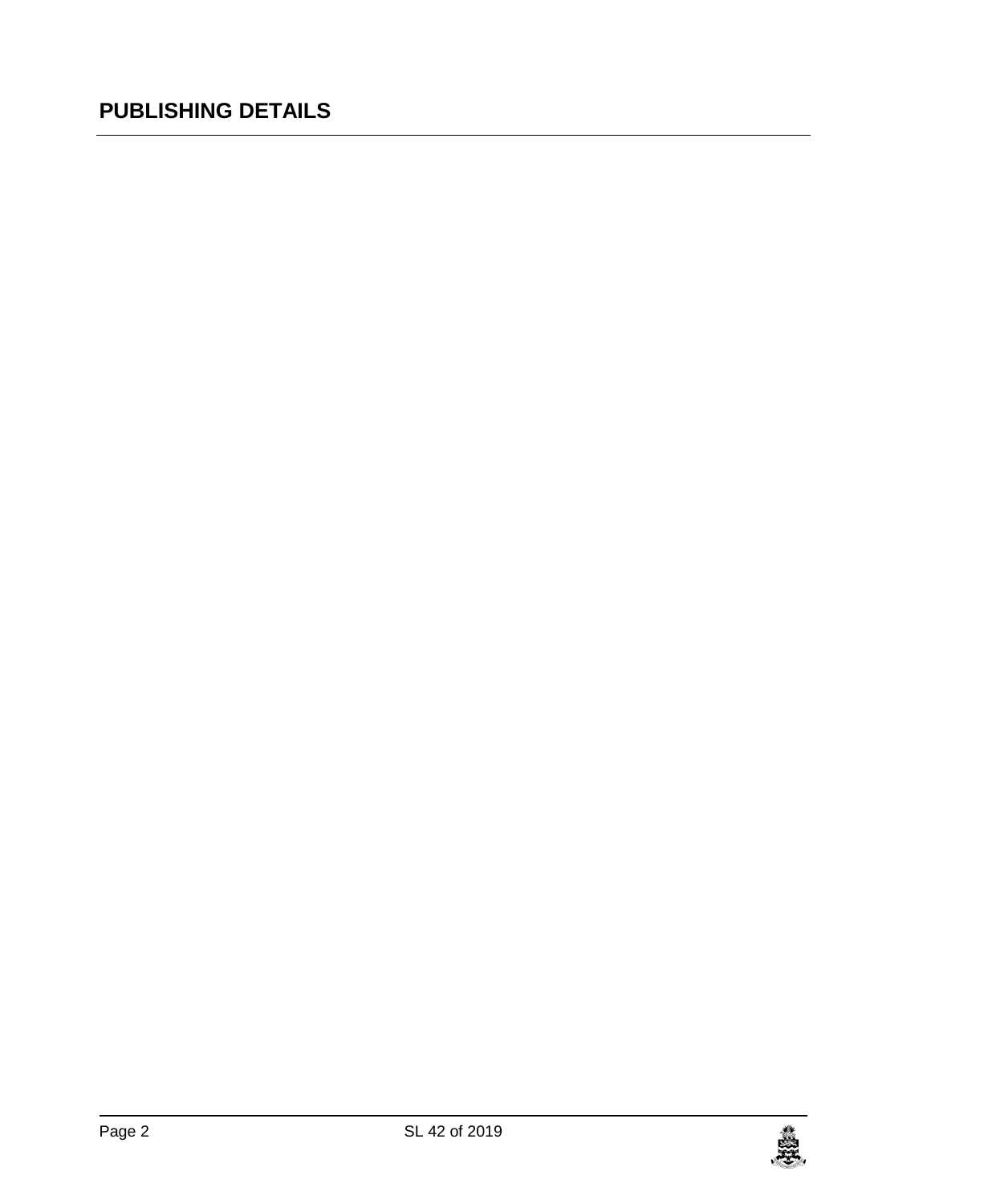#### **CAYMAN ISLANDS**



**Public Service Pensions Law**

**(2017 Revision)**

## **PUBLIC SERVICE PENSIONS (CONTRIBUTION RATES) REGULATIONS, 2019**

**(SL 42 of 2019)**

## **Arrangement of Regulations**

| Regulation |                                                                                     |  |
|------------|-------------------------------------------------------------------------------------|--|
|            |                                                                                     |  |
|            | 2. Changes to contribution rates under the defined benefits part of the Plan5       |  |
|            | 3. Changes to contribution rates under the defined contributions part of the Plan 7 |  |
|            |                                                                                     |  |

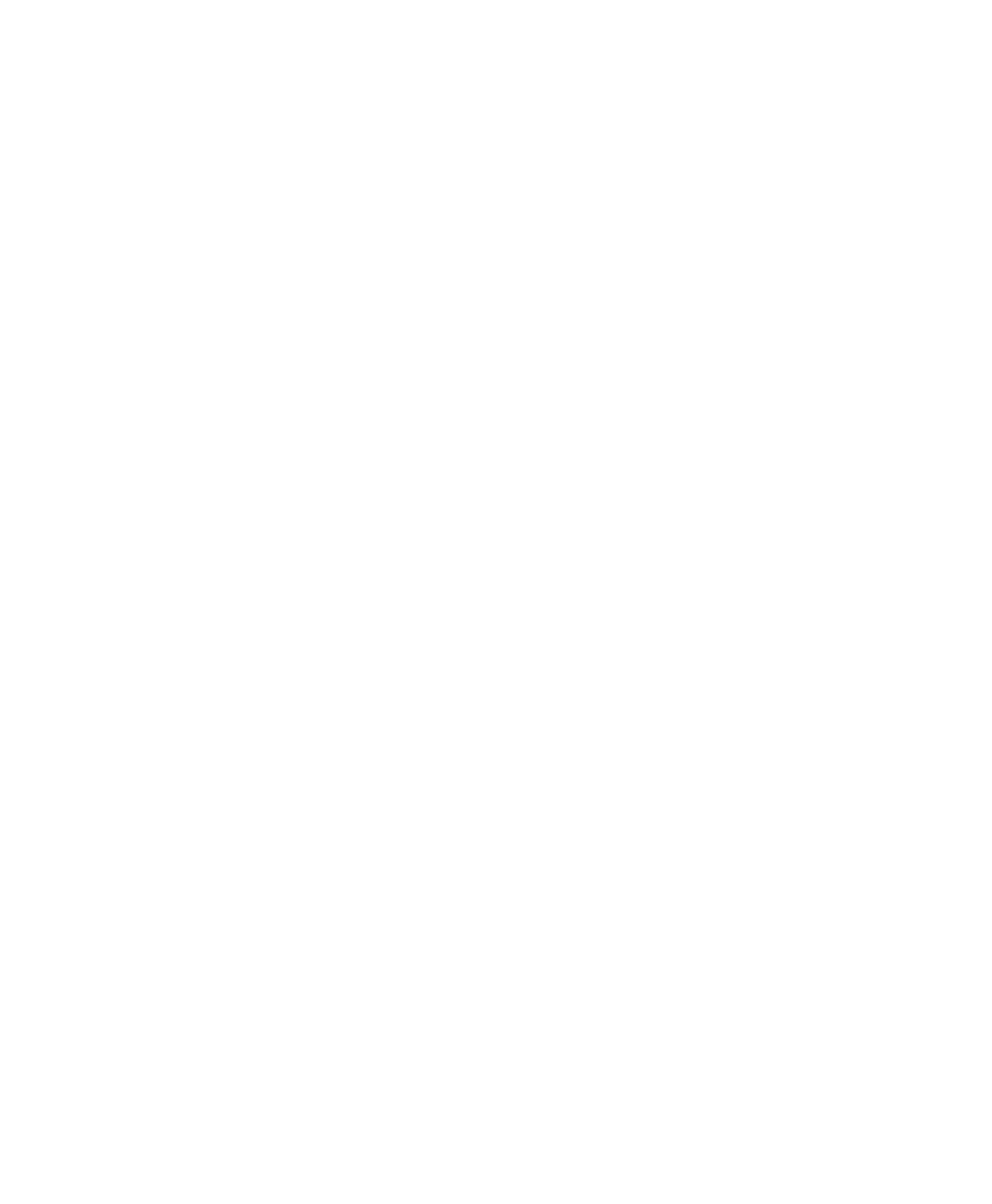## <span id="page-4-0"></span>**CAYMAN ISLANDS**



#### **Public Service Pensions Law**

### **(2017 Revision)**

## **PUBLIC SERVICE PENSIONS (CONTRIBUTION RATES) REGULATIONS, 2019**

### **(SL 42 of 2019)**

In exercise of the powers conferred by sections 4 and  $12(3A)(a)$  of the Public Service Pensions Law (2017 Revision), the Cabinet makes the following Regulations —

#### **1. Citation and commencement**

- **1**. (1) These Regulations may be cited as the Public Service Pensions (Contribution Rates) Regulations, 2019.
	- (2) These Regulations shall be deemed to have come into force on the 1st day of January, 2017.

#### <span id="page-4-1"></span>**2. Changes to contribution rates under the defined benefits part of the Plan**

- **2**. (1) Approval is given for changes recommended by the Board in respect of the rate of contribution payable to the Fund by an employer, under the defined benefits part of the Plan; and, accordingly, the rate of contribution, by an employer, under the defined benefits part of the Plan, is established as specified in paragraphs (2) and (3) and will remain in force until superseded by the next funding actuarial valuation.
	- (2) The rate of contribution by the Government, under the defined benefits part of the Plan, is as follows —
		- (a) an employer contribution rate of 6% of the pensionable earnings of the relevant participant;

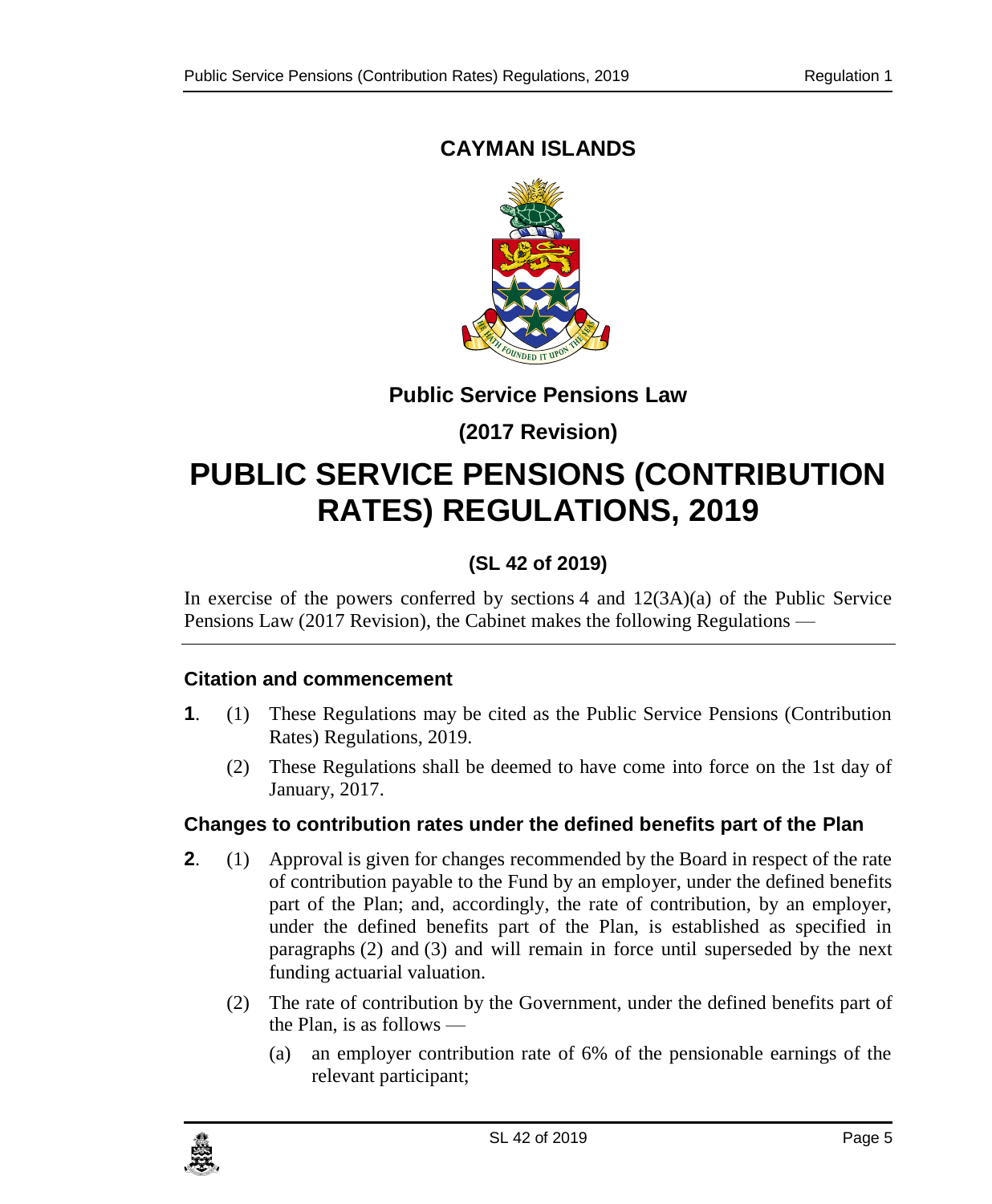- (b) an additional normal cost contribution rate of 5.5% of the pensionable earnings of the relevant participant; and
- (c) a \$17.59 million annual contribution paid in twelve equal monthly instalments to amortize the defined benefit funding deficiency (past service liability).
- (3) The rates of contribution by the following employers, under the defined benefits part of the Plan, are the following respective rates of the pensionable earnings of the relevant participant —

| <b>Employer</b>                                                         | <b>Employer</b><br><b>Contribution</b><br>Rate | <b>Additional</b><br><b>Normal Cost</b><br><b>Contribution</b><br>Rate | <b>Amortization Cost</b><br>as a Fixed Annual<br><b>Amount (Past</b><br><b>Service Liability)</b> |
|-------------------------------------------------------------------------|------------------------------------------------|------------------------------------------------------------------------|---------------------------------------------------------------------------------------------------|
| Islands<br>Cayman<br><b>Airports Authority</b>                          | 6%                                             | 2.3%                                                                   | \$256,000                                                                                         |
| Cayman<br><b>Islands</b><br>Monetary<br>Authority                       | 6%                                             | 2.6%                                                                   | nil                                                                                               |
| Islands<br>Cayman<br>National<br>Insurance<br>Company<br>(CINICO)       | 6%                                             | 0.7%                                                                   | nil                                                                                               |
| Cayman<br>Turtle<br>Conservation and<br><b>Education Centre</b><br>Ltd. | 6%                                             | 4.8%                                                                   | nil                                                                                               |
| Civil Aviation<br>Authority                                             | 6%                                             | 0%                                                                     | nil                                                                                               |
| Health<br>Services<br>Authority                                         | 6%                                             | 2.5%                                                                   | \$36,000                                                                                          |
| <b>Maritime Authority</b><br>the<br>of<br>Cayman<br>Islands             | 6%                                             | 2.9%                                                                   | nil                                                                                               |
| Roads<br>National<br>Authority                                          | 6%                                             | 1.5%                                                                   | nil                                                                                               |
| Service<br>Public<br>Pensions Board                                     | 6%                                             | 3.1%                                                                   | nil                                                                                               |
| <b>University College</b><br>the<br>of<br>Cayman<br>Islands             | n/a                                            | n/a                                                                    | \$96,000                                                                                          |
| Utility Regulation<br>Competition<br>and<br>Office                      | 6%                                             | 0%                                                                     | nil                                                                                               |